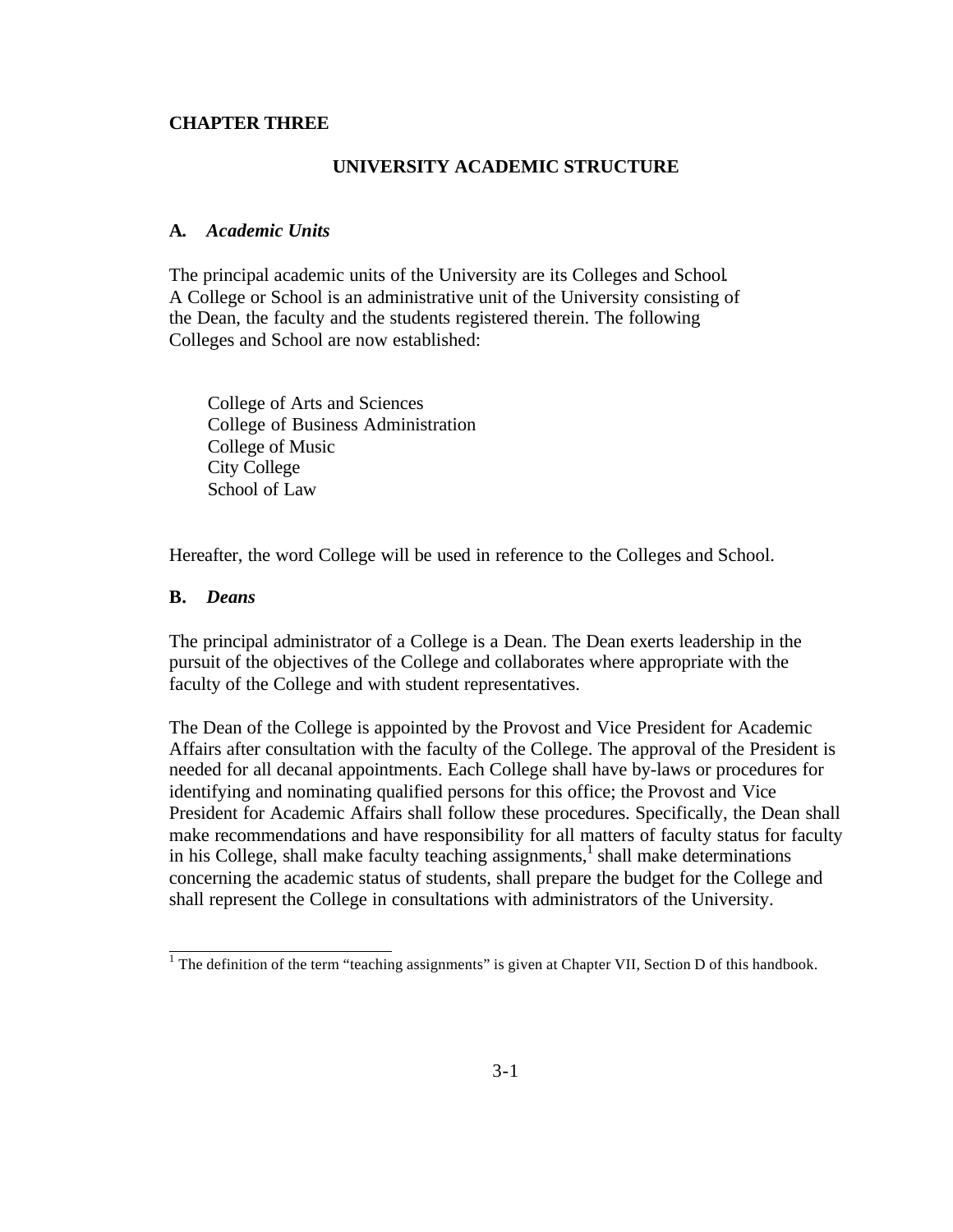Within the framework of University policies and procedures the Dean has a primary responsibility, for the administration, well-being and development of the College, its faculty, courses of study and diverse activity. The Dean is responsible for the interpretation and implementation of the academic regulations of the College. The Dean of the College may be assisted in the duties of his office by Associate and Assistant Deans of colleges, appointed by the Dean, with the approval of the Provost and Vice President for Academic Affairs; they perform such duties and exercise such authority as may be delegated to them by the Dean.

# **C.** *College Administrative Structure*

The specific organization and regulation for each College faculty and each department are determined by the by-laws of the respective College or Department as approved by the Provost and Vice President for Academic Affairs.

# **1. Arts and Sciences**

The College of Arts and Sciences is organized into departments, which are academic units of the College consisting of all those faculty members who are engaged in instructional, administrative or research work in a given subject under a departmental chairperson. The departmental chairperson, in cooperation with the members of his or her department, shall serve as leader and director in all affairs pertaining to the effective work of the department. The chairperson's first responsibility is to the students enrolled in the courses offered by the department. He/she should take care that instruction is adequate, grading is fair and standards are maintained. The chairperson shall supervise the academic counseling of the major students. The chairperson should also strive to protect the rights and welfare of the faculty members in the department. The department chairperson has the delegated responsibility for department budgeting, the scheduling of courses, teaching and research assignments, the implementation of curriculum requirements and innovations, library holdings, and the general integration of departmental programs at the University level. The chairperson has a special obligation to build a department strong in teaching and scholarship.

The departmental chairperson is appointed by the Dean with the approval of the Provost and Vice President for Academic Affairs, following a departmental election or a consultation with departmental faculty. Appointments should normally be in conformity with the department members' judgment. Departmental faculty have a special obligation to select as chairperson one strong in leadership and organizational ability. Faculty serving as chairpersons shall not have tenure as chairpersons but they retain eligibility or continue in tenure as Ordinary Faculty as a separate right. The chairperson should serve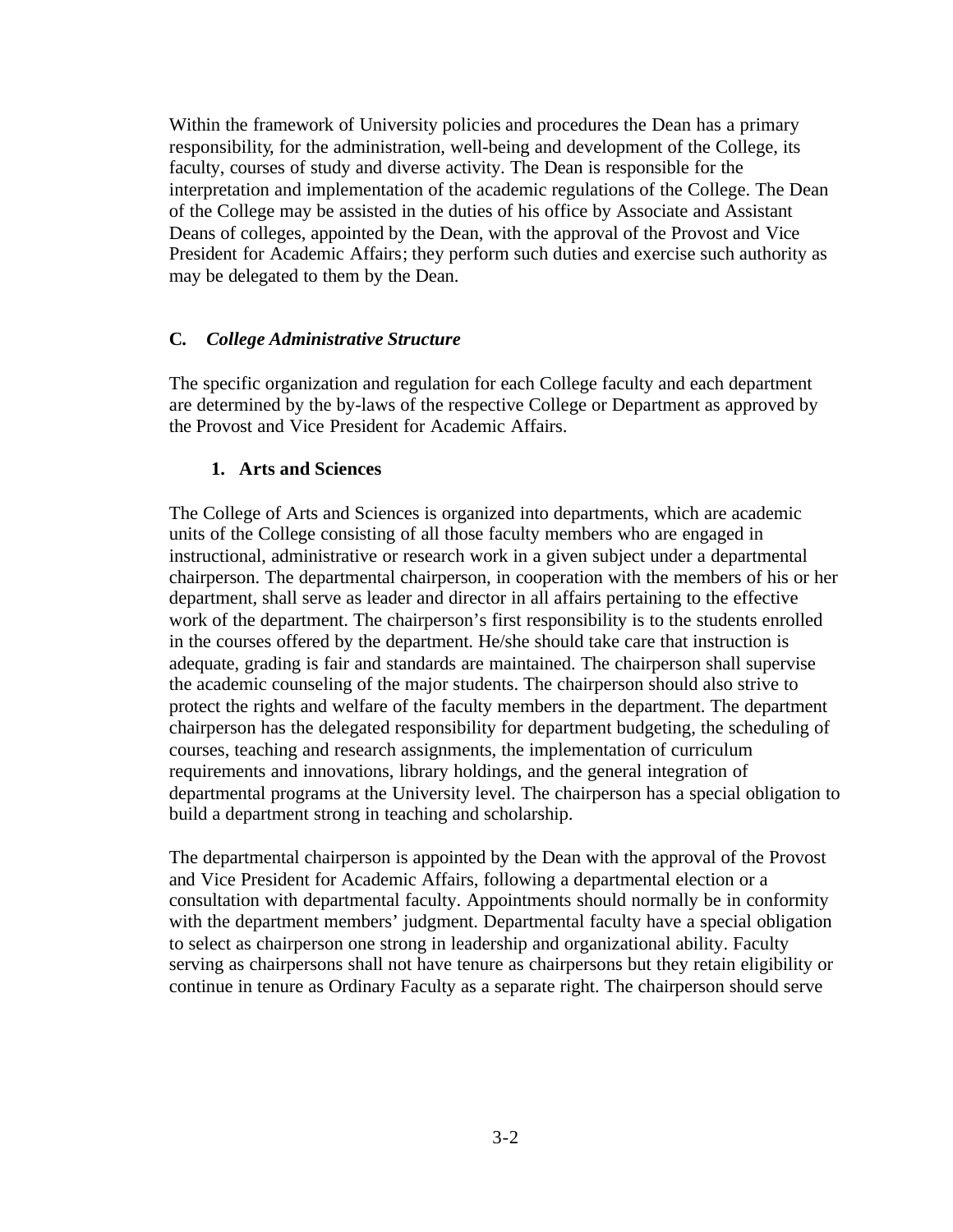for a stated term but without prejudice to reelection or to reappointment by procedures which involve appropriate faculty consultation. A stipend is attached to the office of departmental chairperson.

All departments are required to have at least two formal departmental meetings in each semester, the minutes of which should be transmitted to the Dean of the College and to the Provost and Vice President for Academic Affairs. All departments should involve the major students in the deliberations of the department.

#### **2. Business Administration**

The College of Business Administration is organized into administrative areas, each of which may include one or more of the functioning areas of accounting, economics, finance, management, marketing, international business, etc. Each designated administrative area shall have an "Area Chairperson," who is assigned responsibility for the smooth functioning of the academic division(s) included in the administrative area. Such rights, responsibilities and limitations as the College faculty and Dean may deem appropriate shall apply to Area Chairperson positions, so long as they are consonant with the goals of Loyola University New Orleans. Appointment to and continuance in office of Area Chairperson shall be based upon mutual acceptability by College faculty and Dean.

Area Chairperson positions ordinarily combine administrative duties with classroom teaching. In addition to administrative and teaching responsibilities during the regular academic semesters, Area Chairpersons shall be required to perform administrative duties for one of the two annual summer sessions; teaching during summer session(s) shall be a matter of separate contract. Area Chairpersons are granted a reduction in teaching load and a stipend paid during the term in office. Faculty serving as Area Chairpersons shall not have tenure as Chairpersons, but they retain eligibility for or continue in tenure as Ordinary Faculty as a separate right.

Area Chairpersons may be delegated responsibility to advise the Dean in diverse matters such as faculty rank and tenure, faculty teaching and research assignments, salary merit increases for faculty, recruitment of new faculty, faculty evaluations, curriculum development, student advisement and academic actions, preparation of academic schedules, etc. Additionally, Area Chairpersons may be required to coordinate preparation of annual reports and special reports such as those required for accreditation or as required by the University administration. Area Chairpersons shall also serve on College and University committees as shall be necessary for the furtherance of academic objectives, and represent the College Faculty and Dean at various functions and special events.